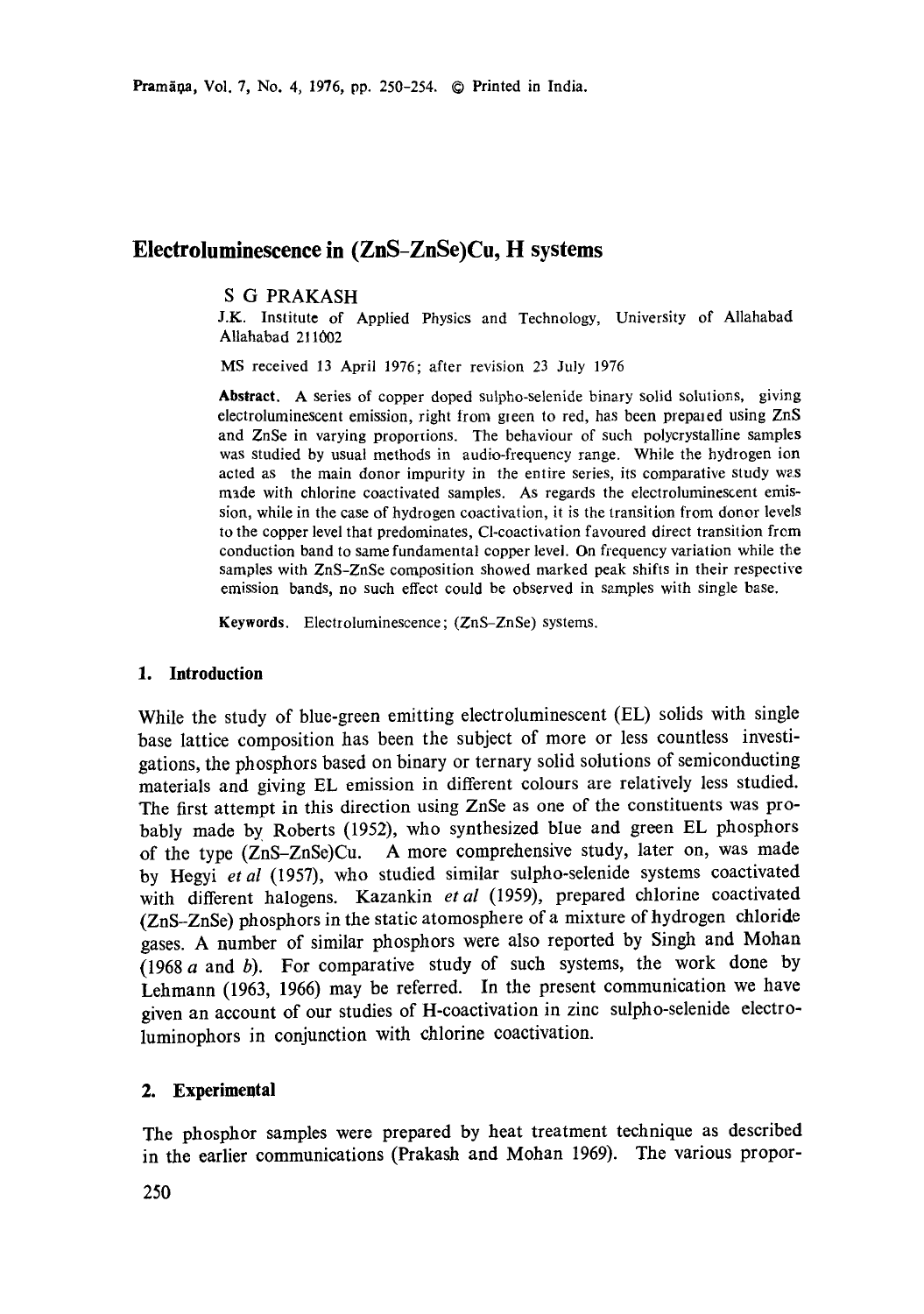tions of luminescent grade (impurity within  $10^{-4}$ %) ZnS and ZnSe mixed with copper  $(1\%)$  were fired in quartz tubes at 950°C in the atmosphere of flowing hydrogen for 30 minutes. The unreacted copper and zinc oxide were washed with hypo and acetic acid.

The uniformity of solid solution was checked through photoluminescence. A uniform colour in UV suggests the homogeneous compound structure, otherwise one would have observed green and red spots due to ZnS and ZnSe respectively.

The EL panels were prepared by pressing the phosphor material in castor oil dielectric, between the two electrodes in the form of a sandwich. Such cells were excited at different voltages and frequencies employing an audio *oscillator-cum*wide band amplifier unit. RCA 6217 and 7102 photomultipliers coupled with a battery operated ultrasensitive microammeter were used for measuring the EL output. For photoluminescence (pL) 3650A UV lamp was used. The spectral analysis was carried out using a prism monochromator, which utilizes a drum with L.C. of 10 Å and has a dispersion of about 50 wavelengths/mm of slit width. All the observations were later on corrected for spectral sensitivity of the photomultiplier and the intensity curves were normalized.

### **3. Results and discussion**

#### *3.1. Spectral distribution*

The spectral distribution curves of EL output at 100 Hz and 400 V excitation depict that as the percentage of ZnSe in the phosphor lattice is increased, the peak emission shifts from green (5200 A) to red (6300 A) (figure 1). The forbidden band width for ZnS being  $3.64$  eV and for ZnS  $2.6$  eV on forming a solid solution of the two components a resultant compound lattice is formed which causes the emission to shift towards the higher wavelength side (Lehmann, 1967). Such a variation is observed to be almost linear beyond 20% ZnSe (figure 3). In figure 2 is shown the pL of  $(6ZnS-4ZnSe)Cu$ ,  $X (X=H, Cl)$  samples under 3650 Å UV excitation. The emission from H-coactivation has its peak at 5500 A, while that of the CI, at 5450 A.



Figure 1. Spectral distribution of EL output from various samples of (ZnS-ZnSe)Cu, H system at 100 Hz and 400 volts.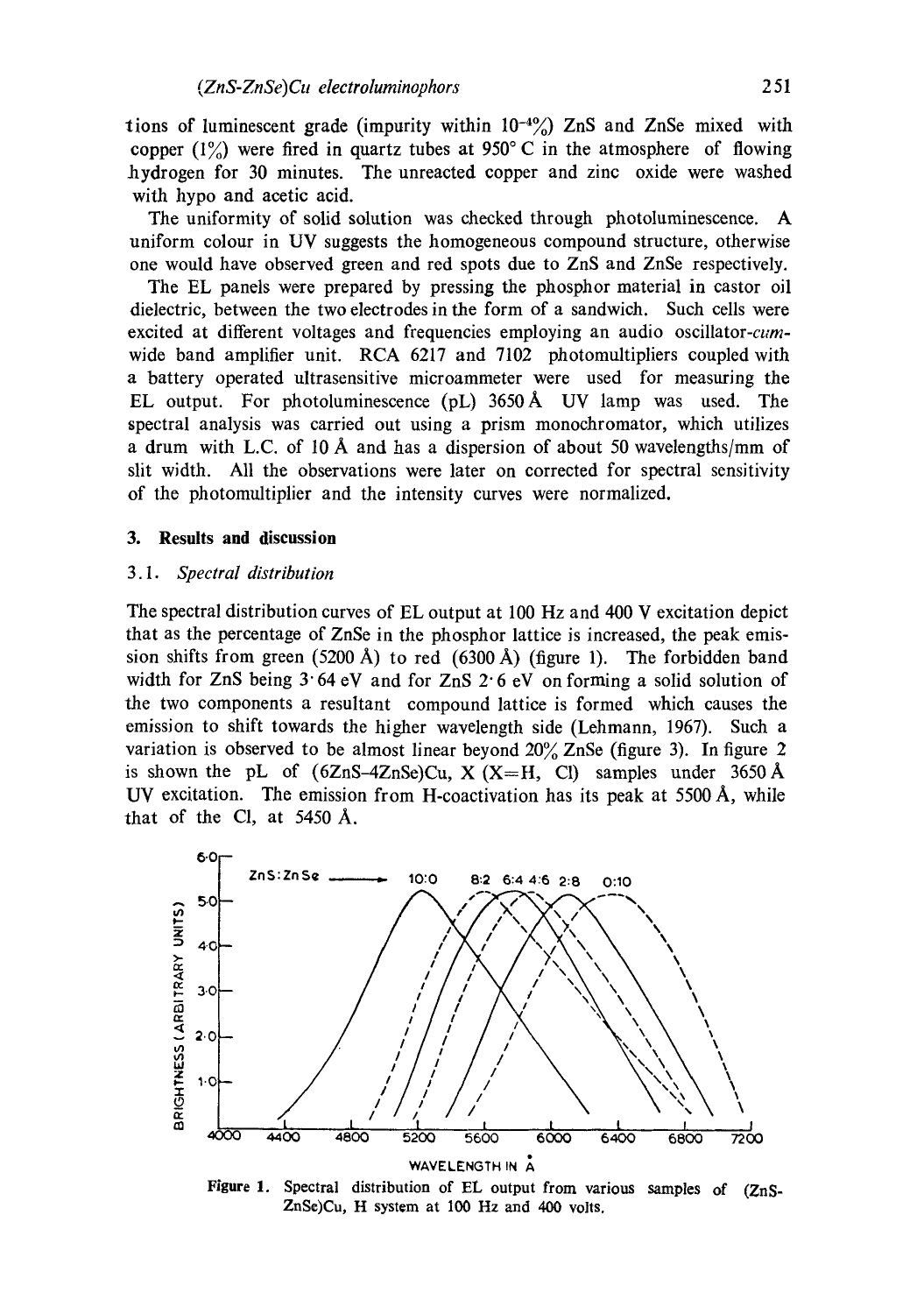

Figure 2. Spectral distribution of PL from (6ZnS-4ZnSe) Cu, X (X = H, Cl) samples.



Figure 3. Variation of peak emission with frequency at different fixed compositions.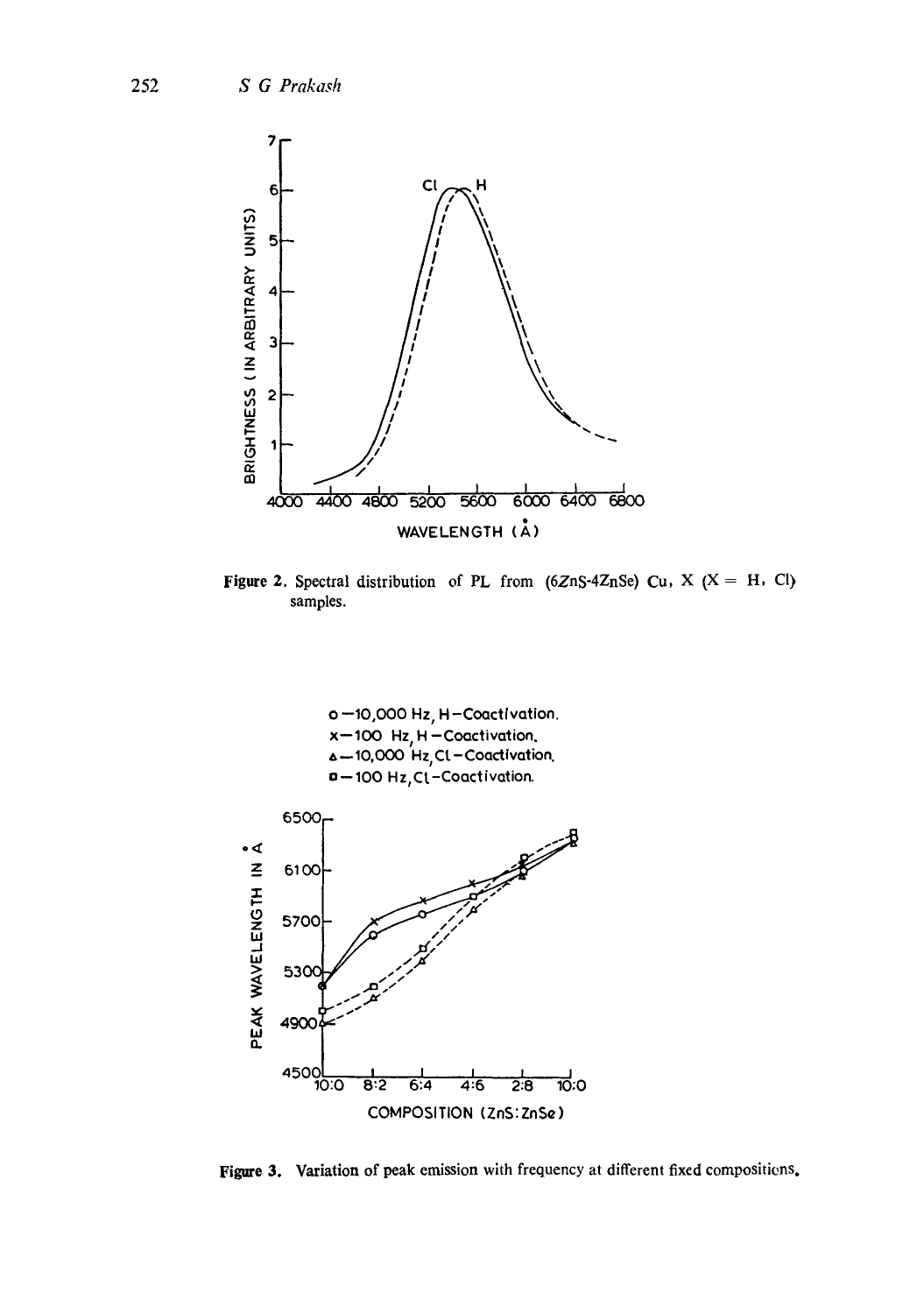

**Figure** 4. Energy level diagram showing transitions for (a) Chlorine (b) Hydrogen coactivated samples.

#### *3.2. Transitions*

The EL studies of  $(6ZnS-4ZnSe)Cu$ , Cl sample show its peak emission at 5450 Å in contrast with the H-coactivation at  $5800 \text{ Å}$ , of similar composition. This means for Cl-coactivation both the pL and EL transitions are between the same levels, *i.e.,* from the conduction band to Cu-level. Whereas for H-coactivation pL may be due to a transition from conduction band to Cu-level while EL due to transitions from H-donor levels to same fundamental Cu-level (figure 4). Meaning thereby that for Cl-coactivation the transitions from donor levels are less probable.

The same effect is noticed by figure 3. The EL peaks due to Cl-coactivation are always found to lie at lower wavelengths as compared to similarly processed H-coactivated samples. It is also noticed that this difference of wavelength goes on reducing with the increasing proportion of ZnSe, and ultimately vanished for samples with more than  $80\%$  ZnSe. This effect is due to the fact that by successive increase of ZnSe into the base matrix the depth of donor levels below the conduction band is gradually decreased along with the reduction in total energy band gap (Zalm 1956).

#### *3.3. Frequency dependence*

Figure 3 shows a shift of the order of I00 A in the EL peaks towards the lower wavelengths as the excitation frequency is increased from 100 Hz to 10 kHz (keeping the voltage fixed at 400 V) except for  $100\%$  ZnS and  $100\%$  ZnSe samples coaetivated with hydrogen.

For H-coactivated samples this effect may be due to a narrow distribution of donor levels which has been found to be a characteristic feature of these systems (Prakash and Mohan 1969). So even on increasing the applied frequency the transitions take place practically from the same narrow range of the donor levels. In the case of mixed lattice structure, the narrowness of the donor distribution is rather broadened, and that is why a peak shift is observed.